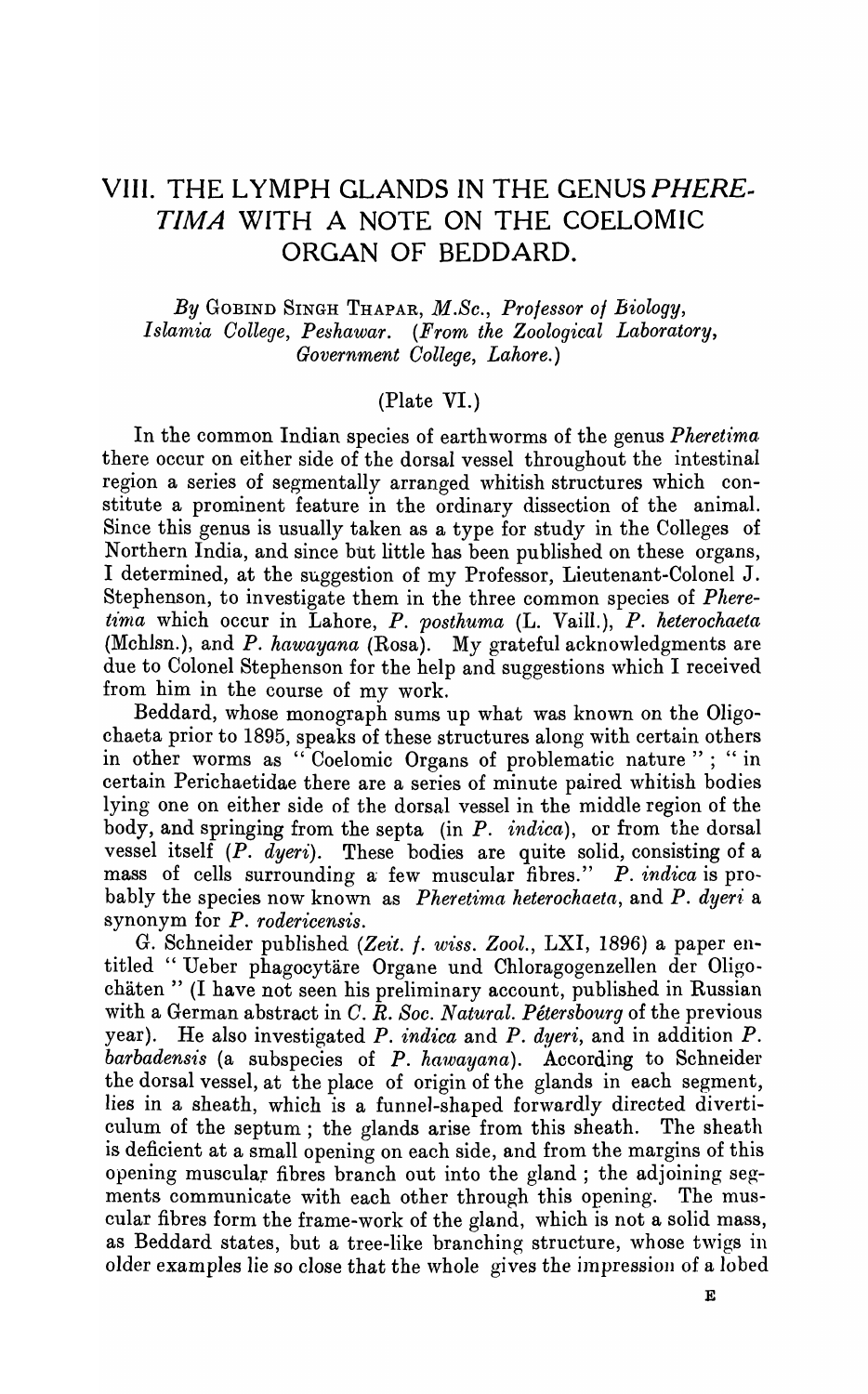cell-mass penetrated by numerous canals and lacunae. The cells are thickened peritoneal epithelium; their nuclei are similar to those of the peritoneal cells on the one hand, and those of the leucocytes on the other; the outer cells of the gland form rounded projections into the peritoneal cavity. Foreign bodies and parasites are found in the glands, and also setae covered with a thick layer of leucocytes ; in addition to the leucocytes, which make up the bulk of the cells of the glands, there are also large clear cells, with small deeply staining and apparently shrivelled nucleus; these are sometimes full of small round refractile granules, and mostly occur in small aggregates surrounded by leucocytes ; they are probably dead chloragogen cells. Fresh chloragogen cells are also present in the glands. The author obviously considers the glandcells to be merely heaped around the supposed opening in the septum. He also describes similar organs in certain Lumbricidae, and performed a number of interesting physiological experiments in order to ascertain the function of the glands; he comes to the conclusion that they are phagocytic organs.

Schneider introduced the name "lymph-glands" for these structures, which is quite appropriate.

Lloyd *(An Introduction to Biology lor Students in India,* 1910) after describing the naked-eye characters of the organs, says "The function of these glands is unknown; they consist of a mass of nucleated cells, which may be blood cells, or phagocytes in a state of development." He calls them" blood glands," an unsuitable term, which had better be dropped, especially as there are definite blood glands in some species of *Pheretima (Lloyd's* "oesophageal glands").

### METHODS.

The technique employed was the following :—The dissections made in order to describe the form and situation of the glands were made under the binocular dissecting microscope. The worms for sectioning were kept for a week and fed during this time on damp blotting paper renewed daily; they were then narcotized, and fixed in 10 per cent. formalin for 24 hours, then washed and passed through graded alcohols; some were cut into pieces and fixed in warm sublimate and acetic for an hour, then washed several times in distilled water and passed through graded alcohols.

The sections were first overstained with Delafield's haematoxylin and then differentiated in acidulated water (five drops HCl to 100 cc. distilled water; I used acidulated water in preference to acid alcohol because in the latter case there is no graduated and regular transference of the sections from a watery to an alcoholic medium). After passing through graded alcohols up to 90 per cent. the sections were counterstained in alcoholic eosin (1 per cent. eosin in 90 per cent. alcohol for one minute), then dehydrated and cleared in the usual way.

I also used Dobell's iron-haematein method *(Arch. Protistenkunde,*  XXXIV, 1914). Films of the coelomic fluid, which I examined in the course of my work, were fixed in either sublimate or absolute alcohol, and stained in a similar manner to the sections.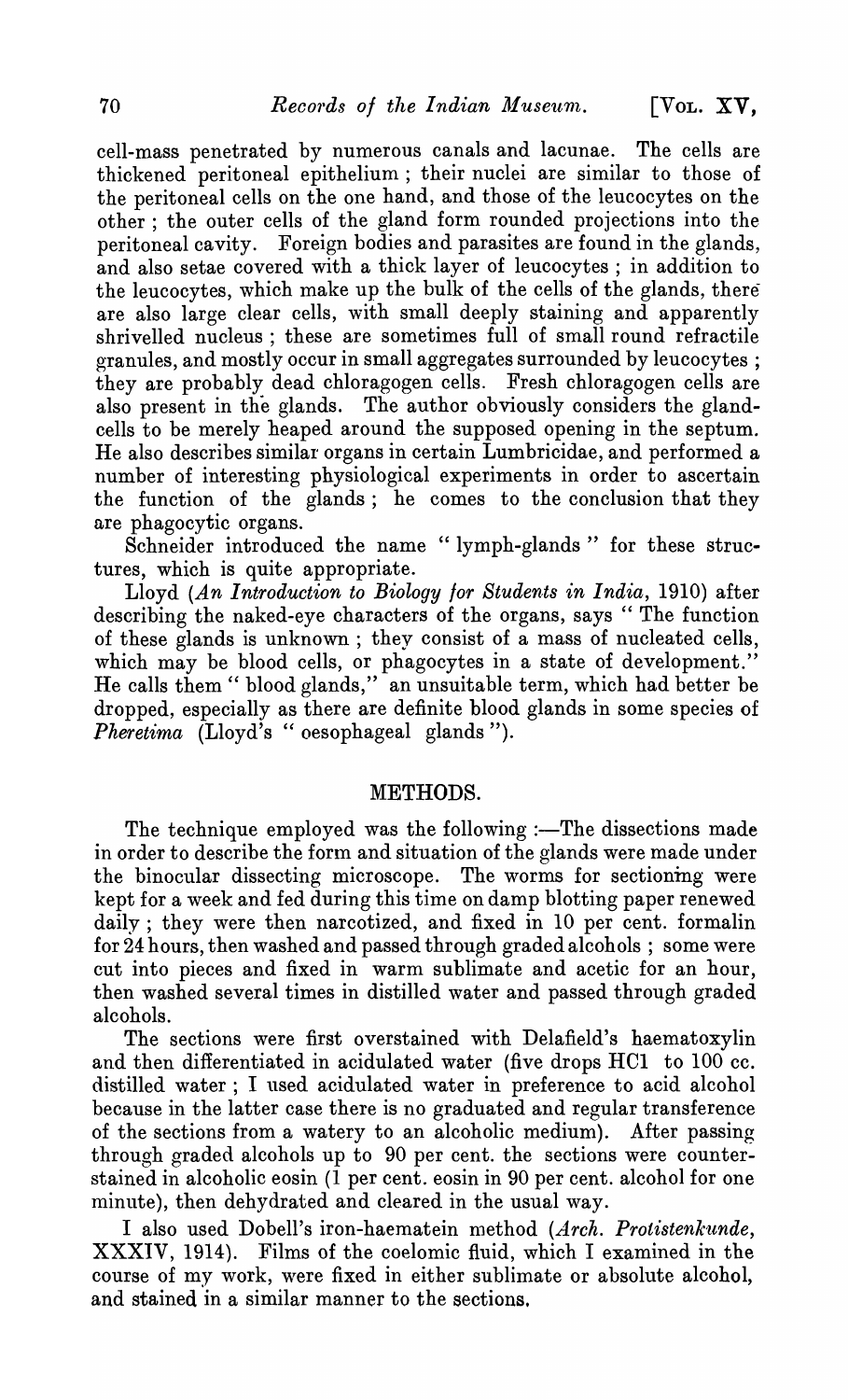## THE GLANDS AS SEEN IN DISSECTION.

Pheretima hawayana.-The lymph glands are a double series of whitish bodies, situated on either side of the dorsal vessel, lobulated, segmentally arranged, beginning in segm. xxvi. In the anterior portion of their extent they occupy the posterior third of each segment, and extend from the dorsal vessel outwards about half way towards the lateral margin of the intestine. As we pass backwards they enlarge, until in the middle region they cover the greater part 01 the intestine in each segment (fig. 1). Still further back they diminish again, and ultimately they totally disappear in the last two or three segments. Each consists of a large number of very closely set small lobules.

The septa are pouched forwards where they cross the dorsal vessel so that the dorsal vessel is here enclosed in a tube-like sheath, the cavity of which is part of the cavity of the segment behind the septum. It is to the walls of this pouch that the glands are connected.

On some of the glands a number of small white bodies are to be seen, which on examination are found to be the cysts of the spores of a Gregarine,—probably of the *Monocystis* found in the seminal vesicles.

*Pheretima heterochaeta.-The* glands begin in segm. xvii. In the anterior part of their extent they appear attached by a short stalk; behind, the glands enlarge and a stalk is not to be distinguished; at the hinder end the glands of a pair meet and fuse over the dorsal vessel and below it, so that the vessel is enclosed by the glands. The glands are of simpler form than in  $P$ . hawayana,—not lobulated in the same way; though towards the hinder end a number of lobes, with a digitate arrangement, may be present (fig. 2).

*Pheretima posthuma.*—The glands begin, as in *P. hawayana*, in segm. xxvi; the lobulation and variations in size correspond to what was found in that species; some of the glands also show the spore cysts of Gregarines.

#### HISTOLOGY OF THE GLANDS.

A detailed description need only be given for one species; for this purpose I choose *P. hawayana.* 

The lobules of the gland surround a central cavity, and this cavity opens into the cavity of the sheath round the dorsal vessel at this region; the interior of the gland is therefore morphologically in connection with the cavity of the segment behind that in which the gland itself lies. Fig. 3, actually drawn from *P. posthuma*, will illustrate this relation.

The boundary of the gland consists of an extremely fine membrane, in which nuclei appear at intervals as flattened swellings; these ovoid nuclei contain a deeply staining granule (" pseudonucleolus "), as well as fine irregularly distributed chromatin particles; the protoplasm surrounding the nucleus appears to be fibrillar in structure, and is continued into the membrane which forms the boundary of the gland.

Besides this bounding membrane, the interior of the gland is traversed by a reticulum, sometimes comparatively sparse, of the same character,—much flattened cells joined end to end,—and continuous with the limiting membrane, or capsule, as it may be called. In the centre of the gland this reticulum is almost or quite absent, so that there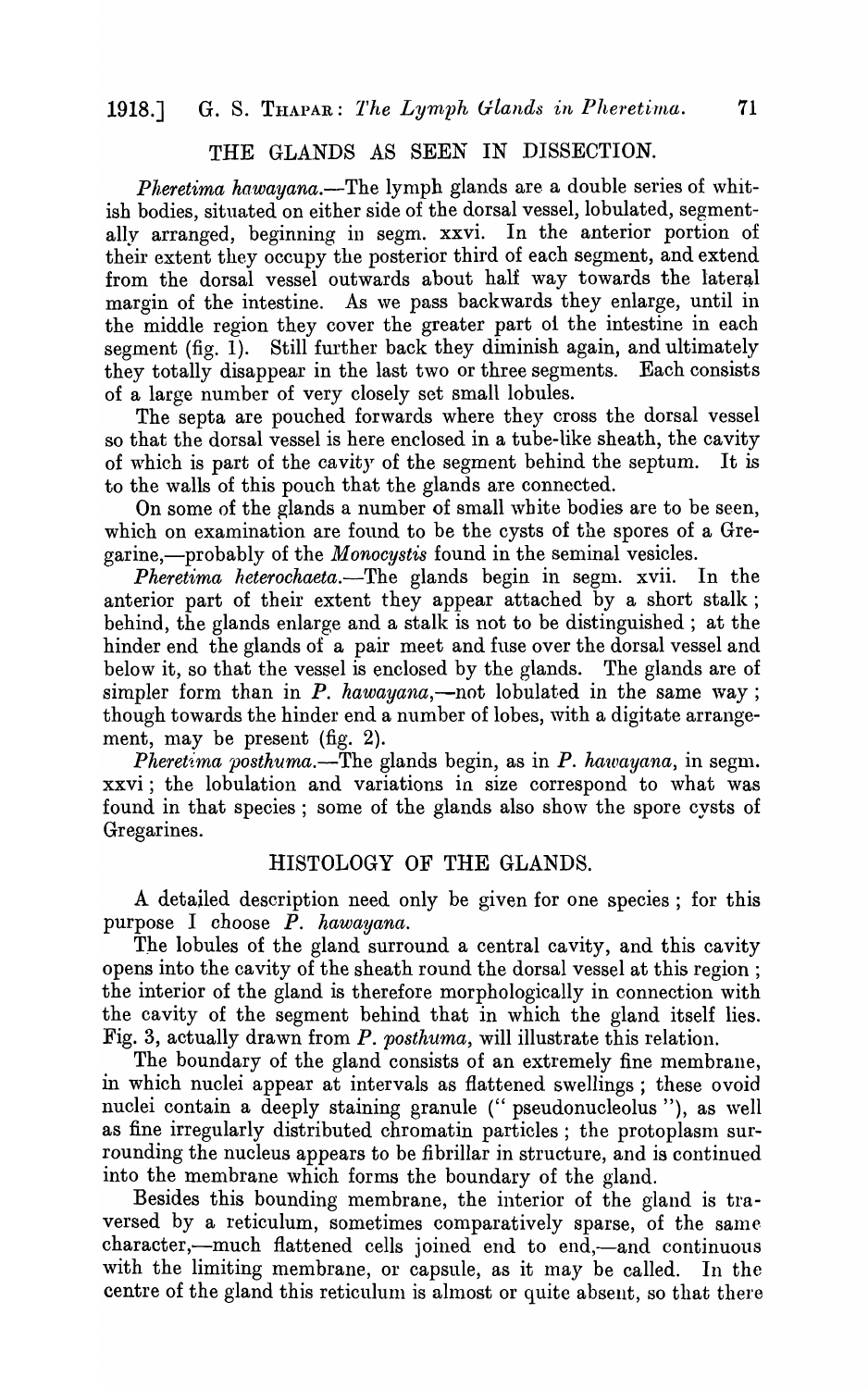is there an uninterrupted space, containing more or fewer of the cells to be described; this space, as has been mentioned above, opens into the ca vity of the sheath round the dorsal vessel.

From the margins of this opening, *i.e.,* from what may be called the mouth of the gland, a number of muscular fibres take origin, as has been described by Schneider; these pass into the gland, and then branch and radiate; they are perfectly distinct from the reticulum.

Within the gland are contained numerous cells, of irregular shape, with rounded nucleus containing a pseudonucleolus; their processes may resemble pseudopodia, and the nucleus may be excentric. These are leucocytes, and as their characters are well known, they need not be further described.

These cells are more compactly aggregated at the periphery of the gland, where they form fairly solid masses corresponding to the lobulations seen on the surface ; each such lobule is surrounded by a corresponding outward bulging of the enveloping membrane or capsule. The cells are also contained in the meshes of the reticulum of the gland, but are here more loosely aggregated; in the centre of the gland towards the opening into the sheath of the dorsal vessel they are still more scattered.

The cells are to be looked on as proliferated from the inner surface of the capsule within the peripheral lobulations; thence they travel into the central part of the gland, and ultimately they reach the general body-cavity through the sheath around the dorsal vessel, which, as already explained, communicates with the cavity of the next posterior segment.

From what has been said, it will be seen that I regard the capsule as peritoneal in origin; it is indeed, as fig. 3 shows, continuous with the septum, and may be looked on as in fact an irregular sac-like forward bulging of the septum, which has become extremely thin by the loss of all muscular elements,—which has been indeed reduced to a thin sheet of peritoneal cells only. No doubt this sheet is morphologically double, and results from the coalescence of the two layers of peritoneum covering the two faces of the septum, but its double character is not to be made out in the actual specimens.

I differ, therefore, from both Beddard and Schneider in the conception of the essential nature of these organs; neither author seems to have recognised the capsule, or bulging of the septum within which the cells are contained. Beddard's idea is that the organ is a mass of cells surrounding a few muscular fibres; while Schneider speaks of a definite opening in the sheath of the dorsal vessel, through which the cavity of one segment communicates with that of the next adjacent, and the gland is a tree-like branching structure originating from the margins of the opening.

I must guard myself from saying that the capsule is to be made out as a complete investment over the whole periphery of the gland in every section; it seldom is so, in this species at any rate. At places the cells of the gland are closely adherent, so that the capsule does not stand off as a separate structure, and frequently the capsule is absolutely continuous with the cells. This of course necessarily follows from the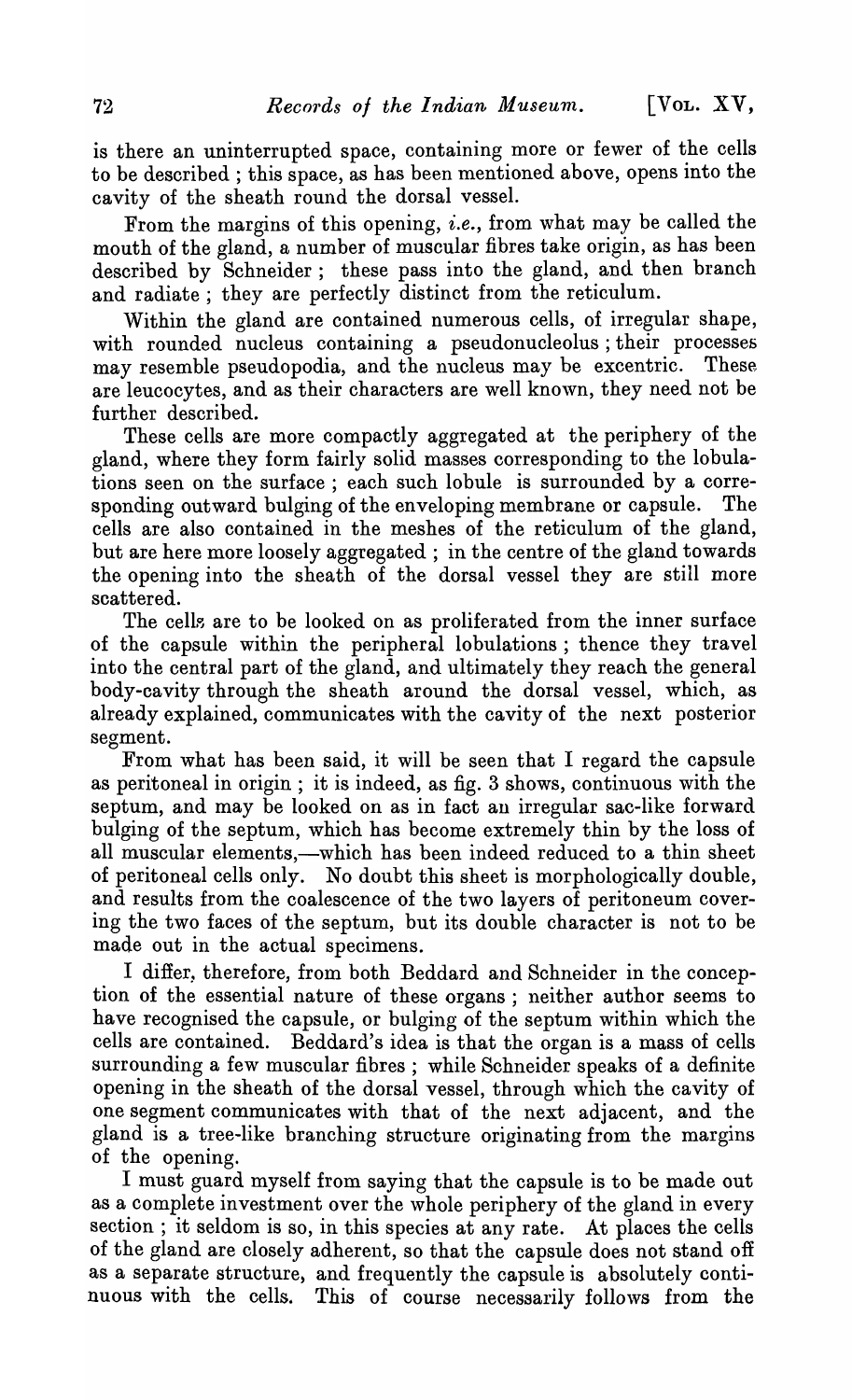fact that the cells are budded off from the inner surface of the capsule. It is possible also that some cells are budded from the outer surface of the membrane; or the cells which may be seen there may perhaps be leucocytes of the coelomic fluid which have become temporarily adherent.

In *Pheretima heterochaeta* the lobulation of the glands is less marked than in *P. hawayana,* and the outline of the glands in sections is comparatively smooth; there is consequently not the same massing together of the newly formed and forming cells within the lobules, and the texture of the gland seems on the whole to be looser; the capsule is as a rule more easily traced, and its connection with the reticulum within the gland is easily made out.

In *P. posthuma* the lobulation is similar to that of *P. hawayana,*  and the relation of the capsule to the cells also is as described for that species.

#### OTHER CONTENTS OF THE GLANDS.

That the main mass of the cells of the glands are leucocytes with a phagocytic function has been established by the experiments of Schneider.

In addition I have seen the cells described by Schneider as containing small round refractile granules; the cells may be partially or even entirely filled by the granules. Chloragogen cells are also to be seen, and may be met with in various stages of degeneration. Cysts and pseudonavicellae of *Monocystis,* which may be surrounded by an almost epithelial arrangement of leucocytes, are present. Setae and fragments of setae, similarly surrounded by leucocytes, are also found.

#### THE COELOMIC FLUID IN *PHERETIMA.*

I add a few notes on the coelomic fluid in this genus.

The fluid is of a yellowish colour, which varies according to the nature of its cellular contents. Its consistency also varies; it is thick and gelatinous in specimens coming from a dry locality, thinner in those from places where there is abundant moisture. As is well known, it is coagulable by alcohol.

Its cellular constituents are of four chief kinds :-

(1) Leucocytes, granular and colourless, of various sizes; the nucleus is usually spherical, and excentrically placed; the chromatin is distributed as irregular granules, while in the middle of the nucleus is a larger aggregate, which may be called the pseudonucleolus. In normal salt solution these cells are seen to be actively putting out pseudopodia, fine filiform processes extending in various directions, which may anastomose with similar pseudopodia of other cells and lead to the production of plasmodia. The cells may sometimes become pear-shaped, with a fine filiform process which gives the appearance of a flagellated Protozoon till the movements are observed.

(2) Minute colourless nongranular cells, mostly spherical, but sometimes becoming elongated and pointed at the ends; they are numerous, and may also form plasmodia. In stained preparations the clear protoplasm readily takes up the eosin stain; the nucleus when present is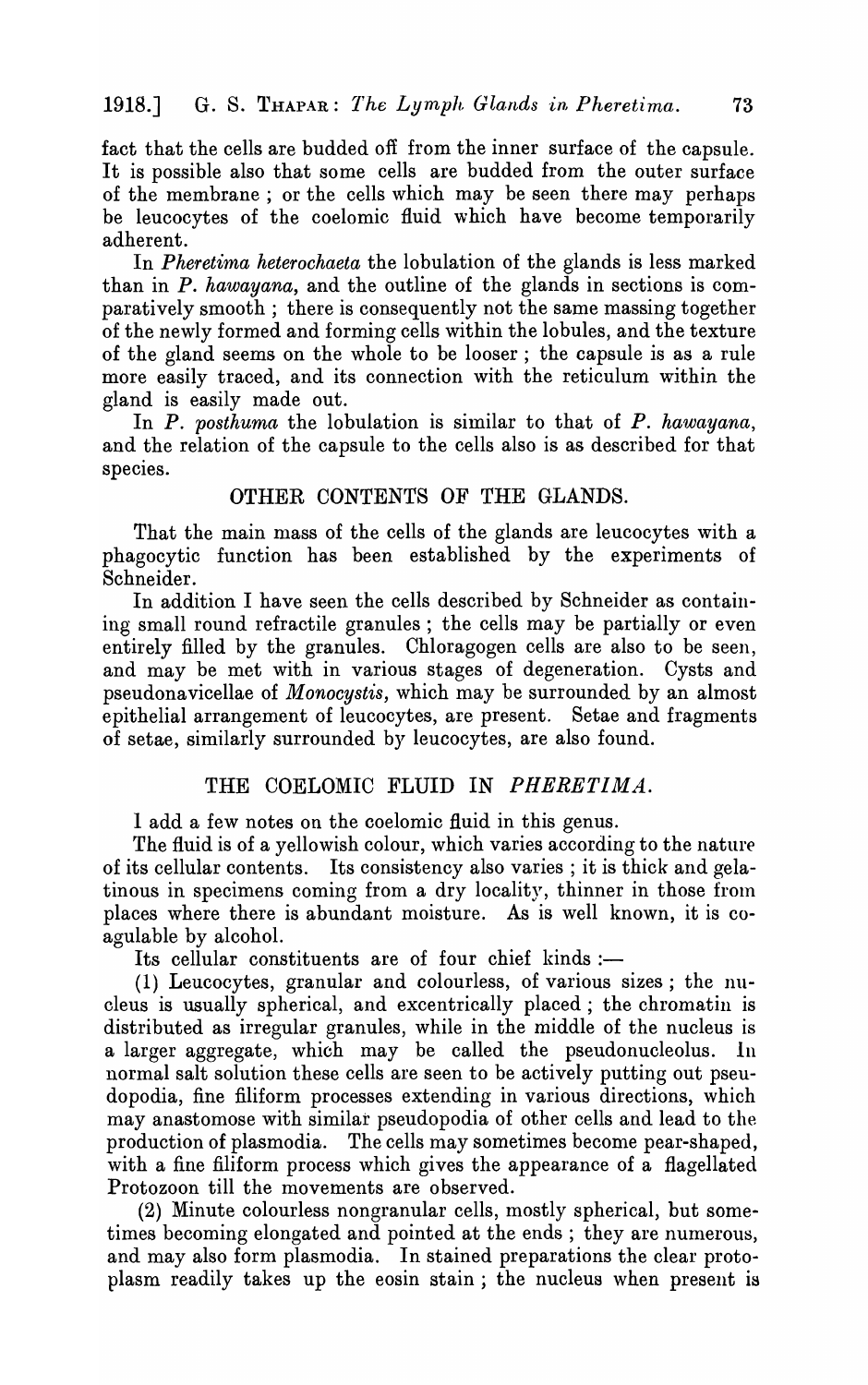excentric, spherical, and contains a pseudonucleolus; there is a large clear vacuole in the middle of each.

(3) The cells described in the account of the lymphatic glands as containing a number of refractile granules or globules are also seen.

(4) Yellow cells,—the chloragogen cells,—in various stages of degeneration are found.

In addition, numerous rod-like bacteria are present; and also the sporozoite stage in the development of *Monocystis*.

## THE COELOMIC ORGAN OF BEDDARD AND FEDARB.

Beddard and Fedarb have described (" On a new Coelomic Organ in an Earthworm," *Proc. Zool. Soc.,* 1902), in specimens of *Pheretima posthuma* sent from Calcutta by Mr. F. Finn when Deputy Superintendent of the Indian Museum, a number of pouches or tunnels on the inner surface of the body-wall. These, which were visible in the ordinary dissection of the worms, were found in a number of specimens,—it is not stated that they were absent in any. Their direction is transverse on the lateral and ventro-Iateral body-wall; they occur on both sides, from segment xxii to the hinder end of the animal, being largest from about segment xl for about twenty segments onwards. Extending outwards and upwards from near the ventral nerve cord, they present the appearance of tunnels open at both ends, considerably constricted in the middle of their extent; or the two halves may be quite separate, *i.e.,* the constriction may be complete, resulting in the formation of two pouches on each side, those on the same side having their mouths facing in opposite directions, their narrow closed ends close together. The roof of the tunnels or pouches is thin and membranous,—merely an extension of the peritoneum. The structures are not equally marked in all specimens; but, as stated above, they are not said to have been absent in any of the specimens examined.

In a large number of dissections of *P. posthuma* I was unable to see these organs, even with the binocular dissecting microscope. I also prepared several series of sections for the same purpose, but the results were here also negative, except in one case, in a few segments taken from a little in front of the middle of the body. Here the tunnel was present, as described by the authors; while reaching to not very far from the ventral nerve cord below, they terminated above a little dorsal to the lateral line of the body.

The organs are therefore not found in all specimens of the species; in some localities, as at Lahore, they appear to be of rare occurrence.

A point not noticed by the previous authors is the modification of certain cells of the roof of the tunnel. A section across the tunnel. such as is obtained in a longitudinal vertical series where it passes through the lowest part of the tunnel on the ventral body-wall,—shows the floor to be flat, and the roof a semicircular arch, just as in an ordinary railway tunnel (fig. 4). The floor is carpeted by ordinary peritoneal cells, clear and squarish; the sides of the arching roof consists of flattened cells joined at their edges, as in the case of the capsule of the lymph glands, previously described. The vertex of the roof is peculiar; it consists of cells which are much elongated vertically, joined together